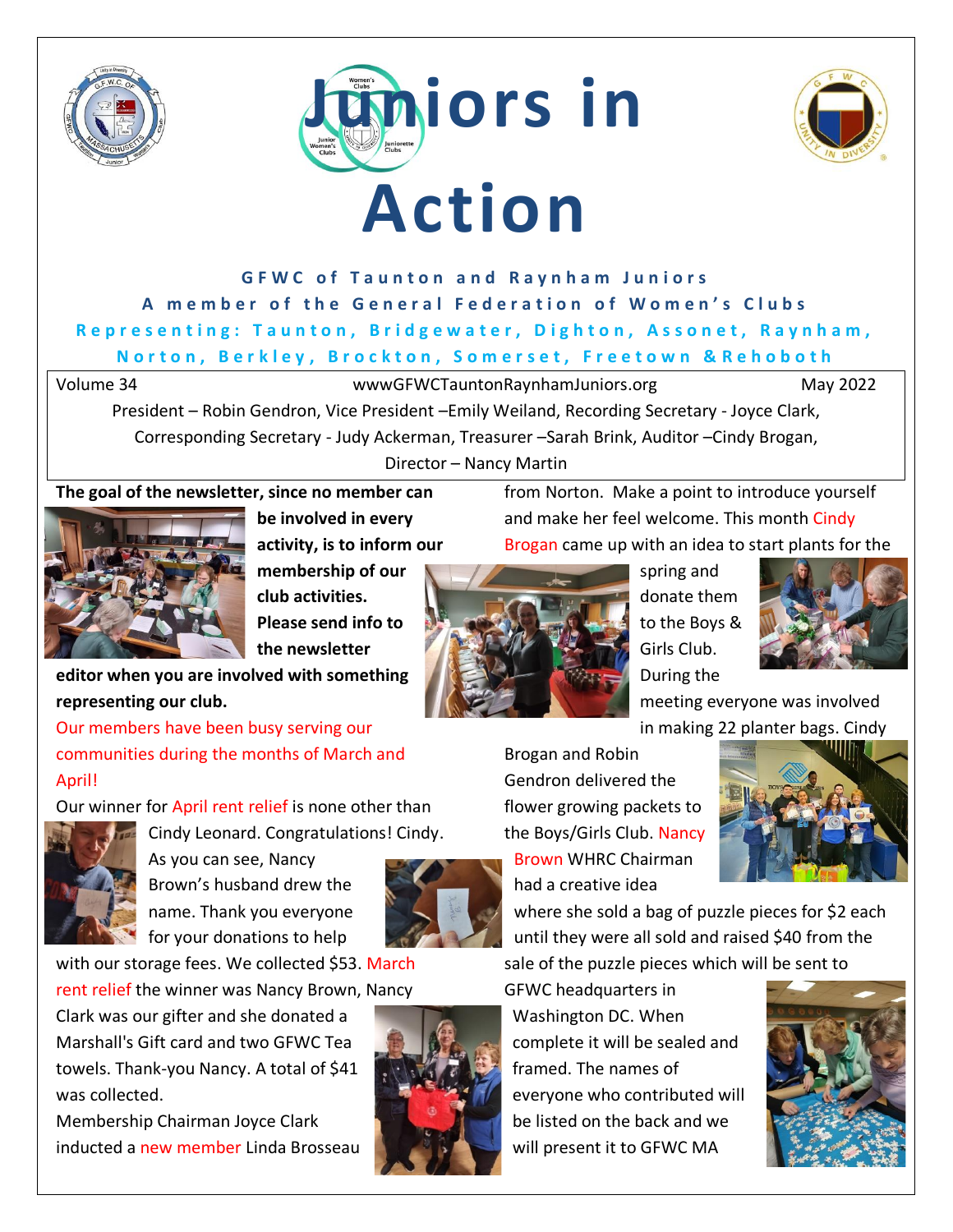Junior Membership Director Katie Robey for our GFWC Headquarters in Sudbury. This was a fun project and hopefully kept us focused on the important contributions made by women throughout history, especially since it pictures twenty of those influential women. Our club picture will be added to the back of the puzzle. During the March meeting members help put the puzzle together, several members remained after the end of the meeting to finish the puzzle. Our club voted to make a Ukrainian donation of \$50 to Save the Children, it was a unanimous vote. Sarah Brink our treasurer will send the donation. By-Law changes were discussed and presented by Emily Weiland Chairman of the By-Laws committee to be voted on in April. The biggest discussion was about the club name change. All the By-Law changes were accepted at the April meeting, but the club name change was voted down by a written vote. Emily Weiland collected over the last two months cans of tuna and packages of pancake mixes and syrup for our club donation

to the Food Pantry. The Raynham Historical Society presented 'Women of '76' on Saturday April 2, at 2:00 p.m. at American Legion Hall in Raynham. Admission was free so several club

members made it a club outing for WHRC organized by WHRC Chairman Nancy Brown. The program consisted of meeting five women who witnessed and in some cases, changed the course of the American Revolution. Club members who



attended received a free gift. Nancy Brown made a report on the outing at the April meeting. Tuesday March 22, 2022 Robin Gendron, Joyce Clark, Nancy Brown, Emily Weiland, and Nancy Clark donated their time at the Prison Book Program in Quincy

for two and a half hours picking and packaging books. The club also donated a wagon full of books.

We have been supporting this program as a club for many years with books and time. Member Ana Kearnan dropped off care bags for Morton to Julie Masci, which she will post on the Morton site. These



were made with contributions by club members. Thank-you everyone for your donations. April 12th our club had a fundraiser a Soup Sampler chaired



by Joyce Clark and Diane Huling. The cost was \$12 per person. Those in attendance were able to sample from 10 soups, several kinds of sandwiches and desserts, including seconds.

Containers of soups and packages of two sandwiches were sold at the end of the event. There was a raffle consisting of 10 baskets





and 3 gift cards. It took place at the West congregational church on Winthrop street from noon to 2:00pm. We totaled over \$1000 at this event, \$679 on the soup sampler and \$382 on the raffle.

It well was planned and a wonderful afternoon had by all in attendance. Sunday April  $10<sup>th</sup>$  the Scholarship Committee met at Education Chairman Nancy Martin's house to read and score the 18 applications our club received. The top seven applicants will receive a \$500 scholarship. The

names will be announced at the June Social, followed by a meet and greet sometime this summer to meet and talk with the recipients. The committee will be organizing the event, more to come in the next

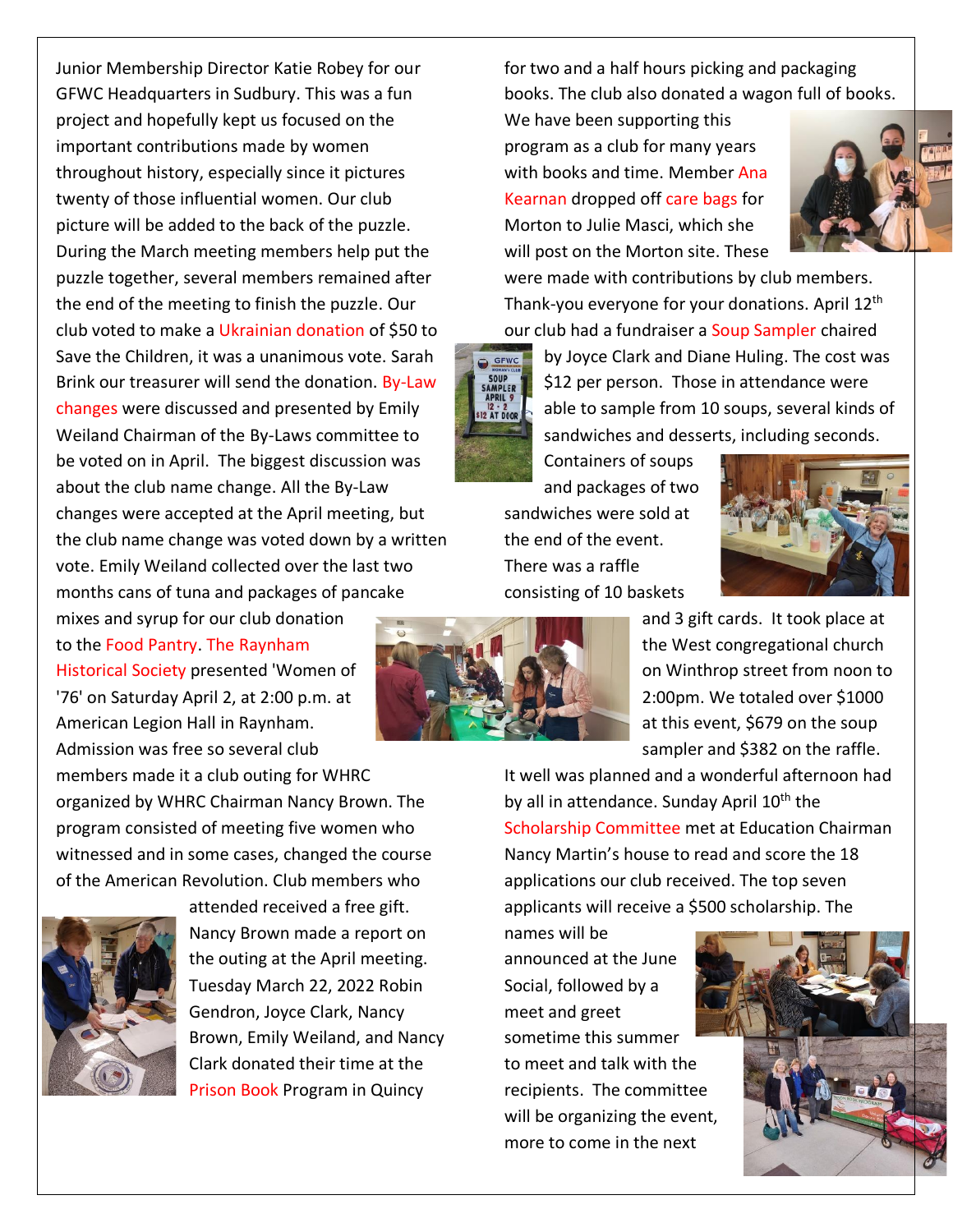newsletter. The committee will also meet to discuss any changes needed to our club scholarship application. If any member has suggestions or would like to join the committee contact Nancy Martin. On April 18th at 10:00AM at St Nicholas of Myra Hall the Authors Tea Committee met to assemble tea gift bags. Keeping with the theme of April being Autism Month the Program for the April Meeting featured member Ana Kearnan, a mother of a autistic child. She spoke from the heart about how bringing up a child with autism has its challenges. People with autism perceive the world differently but her goal has been to allow her son

to be himself as much as possible. Her son is now 26 years old. Anna belongs to group called CAR which has a fundraiser walk on April 30th. The club voted to donate a basket or two to the fundraiser along with a \$100 donation. During the same meeting Vice President Emily





Weiland created a "Getting to Know Each Other" Bingo card game. The goal was to let members get to know one another better since several new members have joined our club over the last few months A few members visited Honorary

member Thelma McCaffrey who just turned 97 in Maine. They said she was in good spirits. There was a special event for outgoing GFWC Massachusetts President Donna Shibley. Several of our members representing our club attended the event. The combined Annual Convention was April 29<sup>th</sup>-30<sup>th</sup> in Natick Massachusetts. Several members attended the event. Our clubs won some awards. I will let our president Robin Gendron share the news with you at the May Business Meeting and will report on the awards in the next newsletter. We did very well with our Saver's Fundraiser. Thanks to Robin Gendron, her family

and Denise Wheeler for running this fundraiser. We were able to raise \$463.20.

**COMMITTEES:**

**ADVOCATES OF CHILDREN**–Robin Gendron – continue to collect trial size personal care products for JRI Foster Care and Adoption Agency-the President Project.

**ARTS AND CULTURE**–Emily Weiland–think about entering GFWC art contests.

**CIVIC ENGAGEMENT AND OUTREACH** –Cindy Brogan– The Matthew Mission Food Pantry would like to request that the Club members give the same item each time we have a regular business

meeting (vs different items each month). This will keep things simple and also really help us consistently stock a much-needed item. We'd like to ask club members to bring in flour or sugar each month. Any size / brand (one lb bags are fine).

**COMMUNICATIONS AND PUBLIC RELATIONS**– Judy Floor –Let her know if you see any club articles.

**DOMESTIC VIOLENCE AND SEXUAL ASSAULT – AWARENESS AND PREVENTION:** - Amanda Fata-No Report

**EDUCATION AND LIBRARIES** – Nancy Martin - Prison Book Program is starting up again. Joyce Clark is looking for dictionaries, thesaurus and newish soft covered books.

**ENVIROMENT** – Denise Wheeler – New items: used CDs for classroom art projects. Denise has paper lists of items for recycling that our club collects. Just ask her and you shall receive!

**FUNDRAISING AND DEVELOPMENT** – Cindy Brogan –Authors' Tea in May

**HEALTH AND WELLNESS** - Nancy Brown-300-500 piece puzzles, crossword puzzle books or any kind of puzzle books, board games, tissues No peanut butter crackers. Ana Kearnan is considering doing a walking club during the week starting in May. She was wondering if anyone would want to walk with her at BP on Wednesdays at 5:00pm for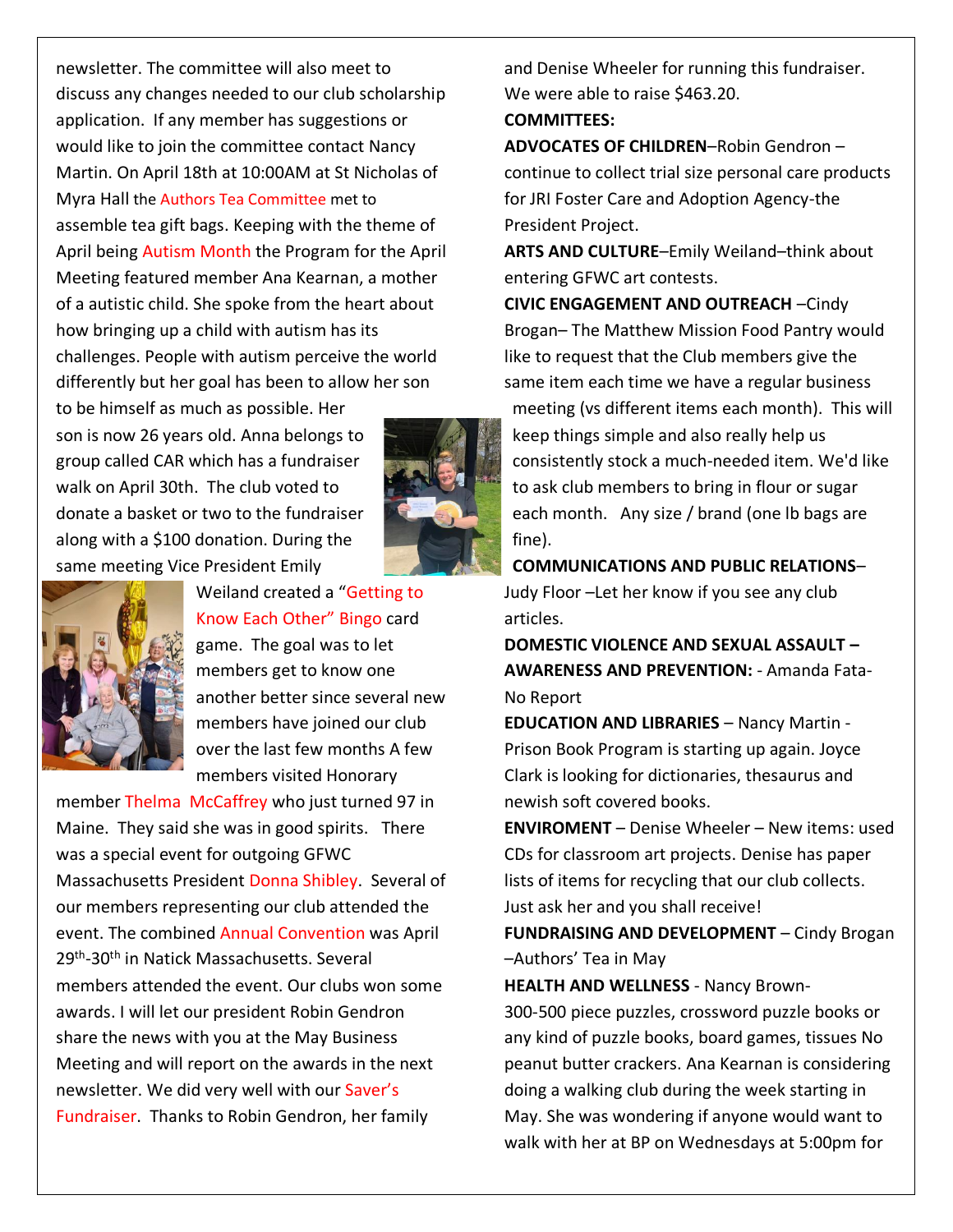an hour. They would go at a slow pace.. Please let her know if you are interested to start 5/4 at 5pm. Meet at the Silver Platter. Remember walking and essential to good health especially for women. Strengths bones, muscle tone, your heart benefits as well as helps reduce Anxiety and improves depression. The Program for May will be assembling packages for nurses week. **LEADERSHIP** – Paula Gasparoni–Think about being a committee chairman. Be prepared to vote for Leadership Awards

**LEGISLATION/ PUBLIC POLICY** – Nancy Clark – New members: if you haven't signed up for legislative action center bring your smart phones and we can sign up together! **MEMBERSHIP** – Joyce Clark – If you haven't received your 2022 yearbook please see Joyce Clark. Two yearbook corrections: Sarah Brink: 508- 644-5308, Linda Brosseau: 508-952-2186. **WOMENS HISTORY AND RESOURCE CENTER**– Nancy Brown- No report.

# **Happy Birthday To**



## **What to Bring to the Business Meeting**

Trial Size Personal Care Products for JRI Foster Care and Adoption Agency Flour, sugar and Peanut Butter for the Food Pantry Dictionaries, Thesaurus and newish soft covered books or comic books for the prison Book Program Toilet Paper Rolls for the Authors Tea Items for Primetime

### **What's Happening Within our Club?**

Author's Tea May 15th 1-3p.m at St. Nicholas Hall Our next Business Meeting is tonight May 2<sup>nd</sup> at 7:00pm Silver Platter June Social June 6th August 15th (Back to School Backpack Drive/Membership) Board Meeting August 29th B-P Silver Platter @ 6:00 p.m.

Business Meeting September 12th B-P Silver Platter @ 7:00 p.m.

**Publicity Gazette Article:**